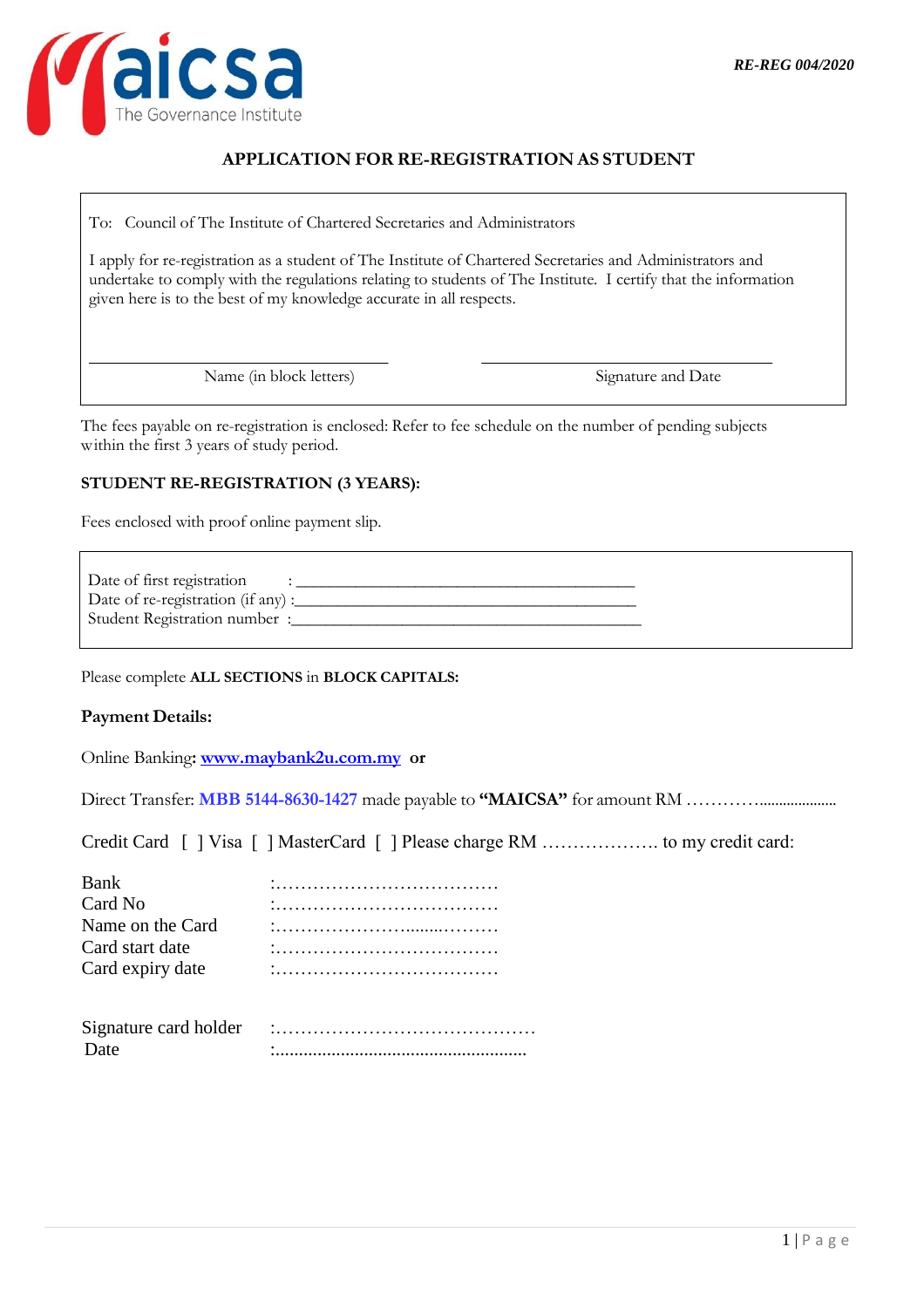## **PERSONALPARTICULARS**

| Mailing Address |                                                                                                                                                                                                                                      | <u> 1980 - Jan Alexander (f. 1980)</u>              |      |
|-----------------|--------------------------------------------------------------------------------------------------------------------------------------------------------------------------------------------------------------------------------------|-----------------------------------------------------|------|
| Email Address   |                                                                                                                                                                                                                                      | <u> 1980 - Johann Stein, marwolaethau (b. 1980)</u> |      |
|                 |                                                                                                                                                                                                                                      |                                                     | Age: |
| <b>NRIC</b>     | <u> : a construction de la construction de la construction de la construction de la construction de la construction de la construction de la construction de la construction de la construction de la construction de la constru</u> |                                                     |      |
|                 |                                                                                                                                                                                                                                      |                                                     |      |

# **CURRENT EMPLOYMENT**

| Designation<br>Organisation | Date of Commencement: |
|-----------------------------|-----------------------|
| Address                     |                       |
|                             |                       |
|                             |                       |
| Nature of Business          | Telephone:            |

# **EXAMINATIONHISTORY**

Number of subjects completed: \_\_\_\_\_\_\_\_\_\_\_\_\_\_\_\_\_\_\_\_\_\_\_\_\_\_\_\_\_\_\_\_\_\_\_\_\_\_\_\_

| <b>CGQP</b>    | <b>Subjects</b> | <b>Year Taken</b> |
|----------------|-----------------|-------------------|
| LEVEL 1        |                 |                   |
| <b>LEVEL 2</b> |                 |                   |

## **FOR OFFICE USE ONLY**

| $Period : \_$                                                       |  |  |  |
|---------------------------------------------------------------------|--|--|--|
| $\Delta$ pproved $\Box$ Not Approved                                |  |  |  |
| Please complete this section<br>FEEDBACK FORM - STUDENT RENEWAL FEE |  |  |  |
| Method of Study:                                                    |  |  |  |
| Full-time $\Box$ Part-time $\Box$ Self-study<br>П                   |  |  |  |
| Reasons for non renewal of student membership:                      |  |  |  |
| Missed the payment deadline/Forgot to renew<br>П                    |  |  |  |
| Non-receipt of the remittance advice/reminder slip                  |  |  |  |
| Financial constraints                                               |  |  |  |
| Had gone outstation/overseas when studentship was due               |  |  |  |
| $\mathbf{D}$ and $\mathbf{D}$ and $\mathbf{D}$ and $\mathbf{D}$     |  |  |  |

□ Decided not to renew